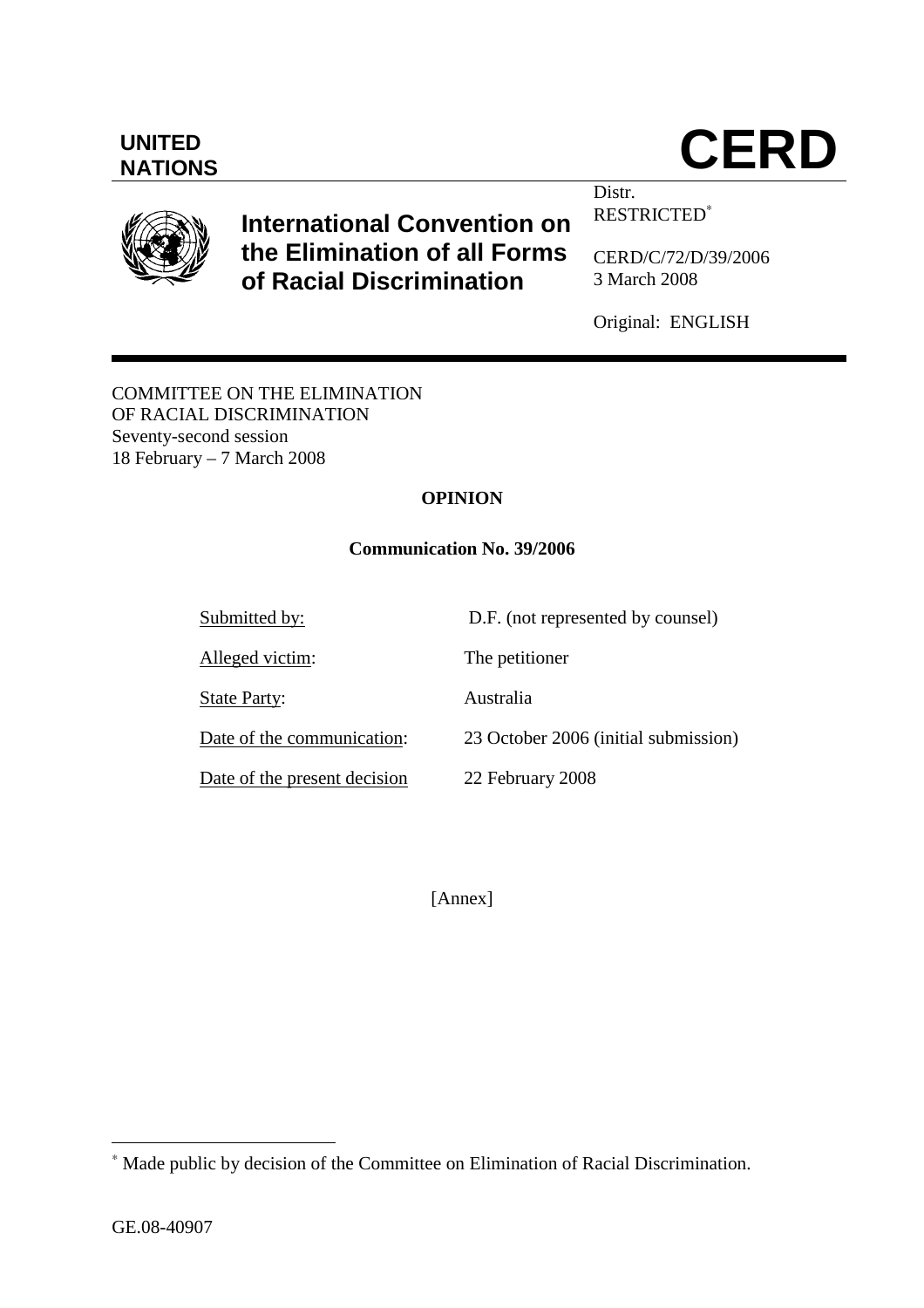#### **ANNEX**

#### **OPINION OF THE COMMITTEE ON THE ELIMINATION OF RACIAL DISCRIMINATION UNDER ARTICLE 14 OF THE INTERNATIONAL CONVENTION ON THE ELIMINATION OF ALL FORMS OF RACIAL DISCRIMINATION**

#### **Seventy-second session**

#### **concerning**

#### **Communication No. 39/2006**

| Submitted by:              | D.F. (not represented by counsel)    |
|----------------------------|--------------------------------------|
| Alleged victim:            | The petitioner                       |
| <i>State Party:</i>        | Australia                            |
| Date of the communication: | 23 October 2006 (initial submission) |

 *The Committee on the Elimination of Racial Discrimination*, established under article 8 of the International Convention on the Elimination of All Forms of Racial Discrimination,

*Meeting* on 22 February 2008,

*Having concluded* its consideration of communication No. 39/2006, submitted to the Committee on the Elimination of Racial Discrimination by D.F.under article 14 of the International Convention on the Elimination of All Forms of Racial Discrimination.

*Having taken into account* all information made available to it by the petitioner of the communication, his counsel and the State party,

*Adopts* the following:

#### **OPINION**

1. The petitioner is D.F., a New Zealand citizen now residing in Australia. He claims to be a victim of violations by Australia of article 2, paragraph 1(a), and article 5(e) (iv), of the International Convention on the Elimination of All Forms of Racial Discrimination. He is not represented.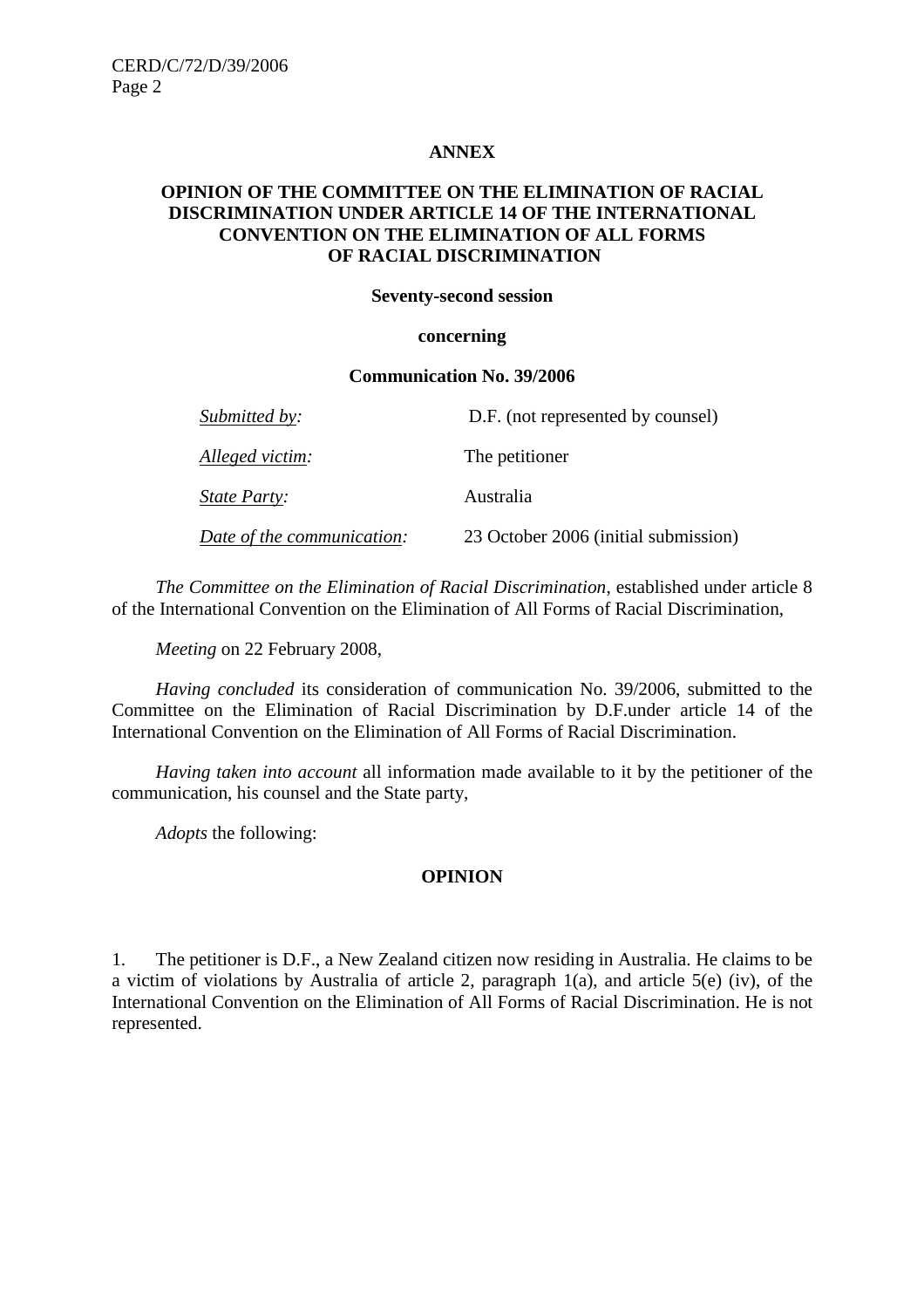#### **The facts as presented by the petitioner**

2.1 On 30 June 1970, at the age of 6, the petitioner and his family immigrated to Australia. As a New Zealand citizen, he was automatically deemed to be a permanent resident upon arrival and exempted from any visa requirements. In 1973, his status was that of an "exempt non-citizen" under the bilateral Trans-Tasman Travel Arrangement between Australia and New Zealand, which allows citizens of both countries to live in either country indefinitely. In 1994, the petitioner was automatically granted a Special Category Visa (SCV), which allowed him to remain indefinitely in Australia, as long as he remained a New Zealand citizen. In 1998, he was temporarily seconded overseas by his employer. He had then resided in Australia for 28 continuous years and had married an Australian. He regularly returned to Australia during his temporary absence and identifies himself as an Australian. He does not specify when he returned to Australia.

2.2 On 26 February 2001, the enactment of a bilateral social security agreement between Australia and New Zealand was announced. On the same day, the State party introduced national measures regarding social security benefits, amending the Social Security Act (1991) (SSA), and restricting access to the full range of social security payments to New Zealand citizens, unless they held permanent visas. This new act, known as the Family and Community Services Legislation Amendment (New Zealand Citizens) Act 2001, entered into force on 30 March 2001. According to the petitioner, this revised act was adopted unilaterally by the State party and not for the legitimate purpose of implementing the bilateral agreement.

2.3 The main amendment to the 1991 Act related to the meaning of the term "Australian resident", which defines eligibility for most social security benefits under the SSA. Prior to the amendment, the definition of "Australian resident" included Australian citizens, New Zealand citizens (SCV holders) and permanent visa holders. The amendment introduced a new class of non-citizen under social security law: the "protected" SCV holders, who retained their rights to social security, while all other SCV holders lost certain rights in this area. Those New Zealanders who were in Australia on 26 February 2001, and those absent from Australia on that day but who had been in Australia for a period totalling 12 months in the two years prior to that date and who subsequently returned to Australia, continued to be treated as Australian residents for the purposes of the Act, as they were now considered "protected" SCV holders. Other New Zealand citizens had to meet normal migration criteria to become an "Australian resident" for the purposes of the Act. The petitioner was not in Australia on the pertinent date and did not fulfil the transitional arrangements, as he was absent from the State party for more than 12 months in the 2 years immediately prior to and including 26 February 2001. He thus lost his status as an "Australian resident" for the purposes of the revised Act. In addition, and in conjunction with the revised Act, ministerial powers afforded under Subsection 5A(2) of the Citizenship Act 1948 were used to remove citizenship eligibility from New Zealand citizens who are not "protected" SCV holders and who do not have permanent resident status. According to the petitioner, the aim was to ensure that he was unable to regain his status as an "Australian resident" for the purpose of eligibility for social security by becoming an Australian citizen under Section 5A(2) of the Citizenship Act 1948<sup>1</sup>, which now deprives him of eligibility for Australian citizenship.

 $\overline{a}$ 

<sup>&</sup>lt;sup>1</sup> Australian Citizenship Permanent Resident Status (New Zealand Citizens) Declaration 2001- See Attachment 2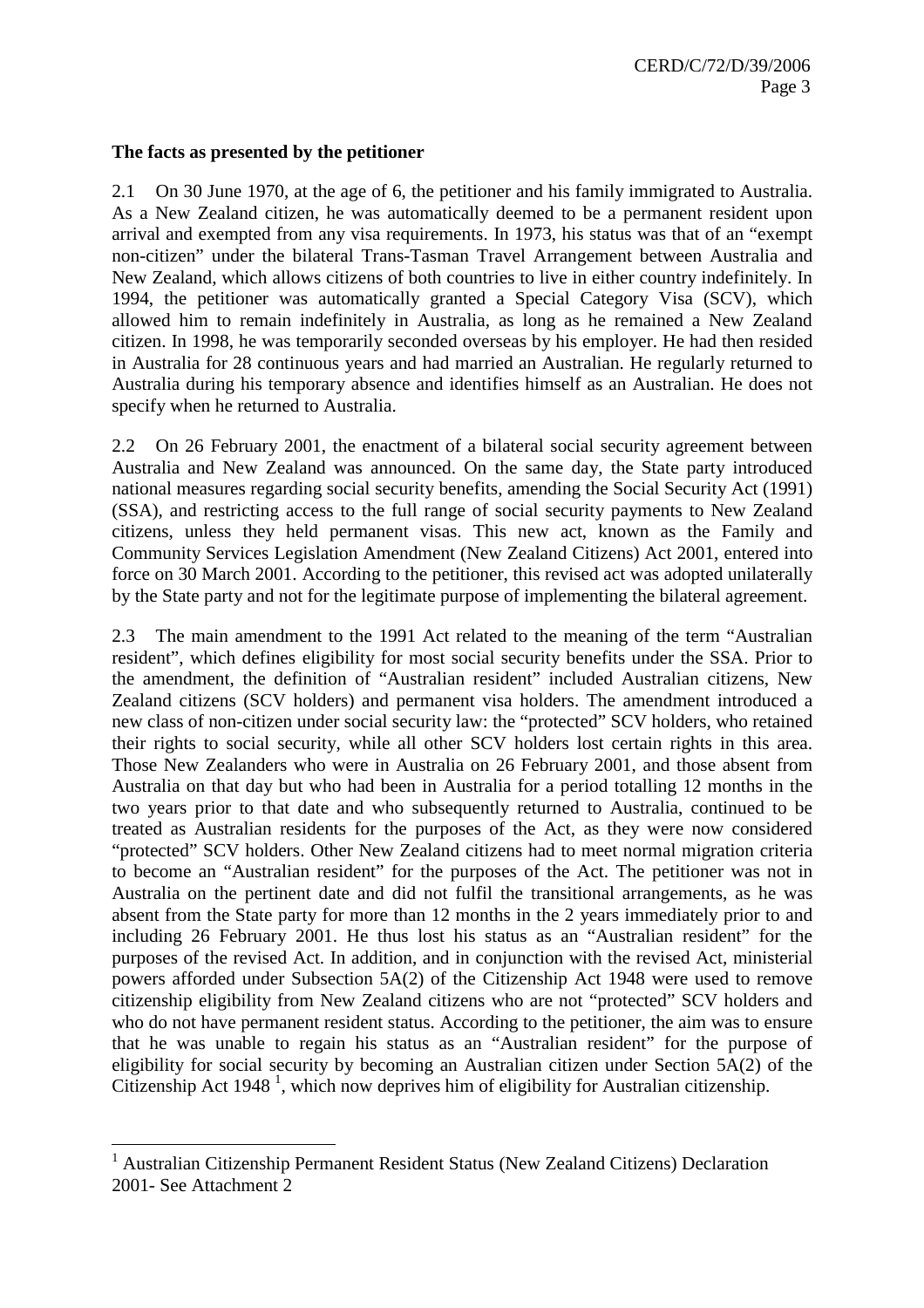2.4 Since the petitioner lost his status as an "Australian resident" for the purposes of social security benefits and citizenship, he is now required to apply for and obtain a permanent residence visa if he wishes to regain his previous rights. He would then be required to wait two additional years (waiting period for new arrivals regarding eligibility for social security), even though he has already resided in Australia for over thirty years. The petitioner has not yet attempted to apply for such a visa. He argues that the new legislation places him in a precarious situation, should he become sick, injured or unemployed. Although he admits that, prior to the passage of the bill, New Zealand citizens were given preferential treatment to citizens from other countries, he argues that the withdrawal of "the positive discrimination" towards New Zealand citizens for the purposes of creating equality between them and other non-citizens was never announced as an objective of the Act in question and did not in fact achieve that aim.

2.5 In May 2006, the petitioner lodged a complaint with the Human Rights and Equal Opportunities Commission (HREOC), regarding the withdrawal of benefits and rights to social security and citizenship under the revised legislation. On 21 June 2006, his complaint was rejected, on the grounds that: it could not proceed with any complaint under the ICERD; discrimination on the ground of a person's citizenship or visa status was not a ground covered under the Racial Discrimination Act (1975), and the HREOC Act does not cover complaints where the events complained of are the result of the direct operation of legislation.

#### **The Complaint**

3. The petitioner claims that he has exhausted domestic remedies by virtue of his complaint to the HREOC. He claims that the Family and Community Services Legislation Amendment (New Zealand Citizens) Act 2001, which amended the Social Security Act (1991) (SSA), discriminated against him on the basis of his New Zealand nationality, by withdrawing entitlements to social security and citizenship, in violation of article 5 (e)(iv) of the Convention. By so doing, the State party also committed an act of racial discrimination against a group of persons, of which he is a member, in violation of article  $2(1)(a)$ , of the Convention.

#### **The State party's submission on admissibility and merits**

4.1 On 1 May 2007, the State party submits that the communication is inadmissible, as the petitioner is unable to demonstrate that he is a victim of a violation of either article 2, paragraph 1 (a), or article 5 (e)(iv), of the Convention. It denies that the Family and Community Services Legislation Amendment (New Zealand Citizens) Act 2001, discriminates against New Zealand citizens living in Australia on the basis of their national origin. It submits that the Act amends legislation which previously allowed New Zealand citizens living in Australia as holders of "Special Category Visas" to receive certain social security payments without having to apply for permanent residence in Australia or Australian citizenship. Subject to transitional arrangements, New Zealand citizens arriving in the State party must now meet the definition of "Australian resident" that applies to all entrants to Australia before being eligible for certain Australian Government funded social security payments. These changes do not affect the ability of New Zealand nationals residing in Australia to have automatic access to other benefits such as employment services, health care, public housing and primary and secondary education.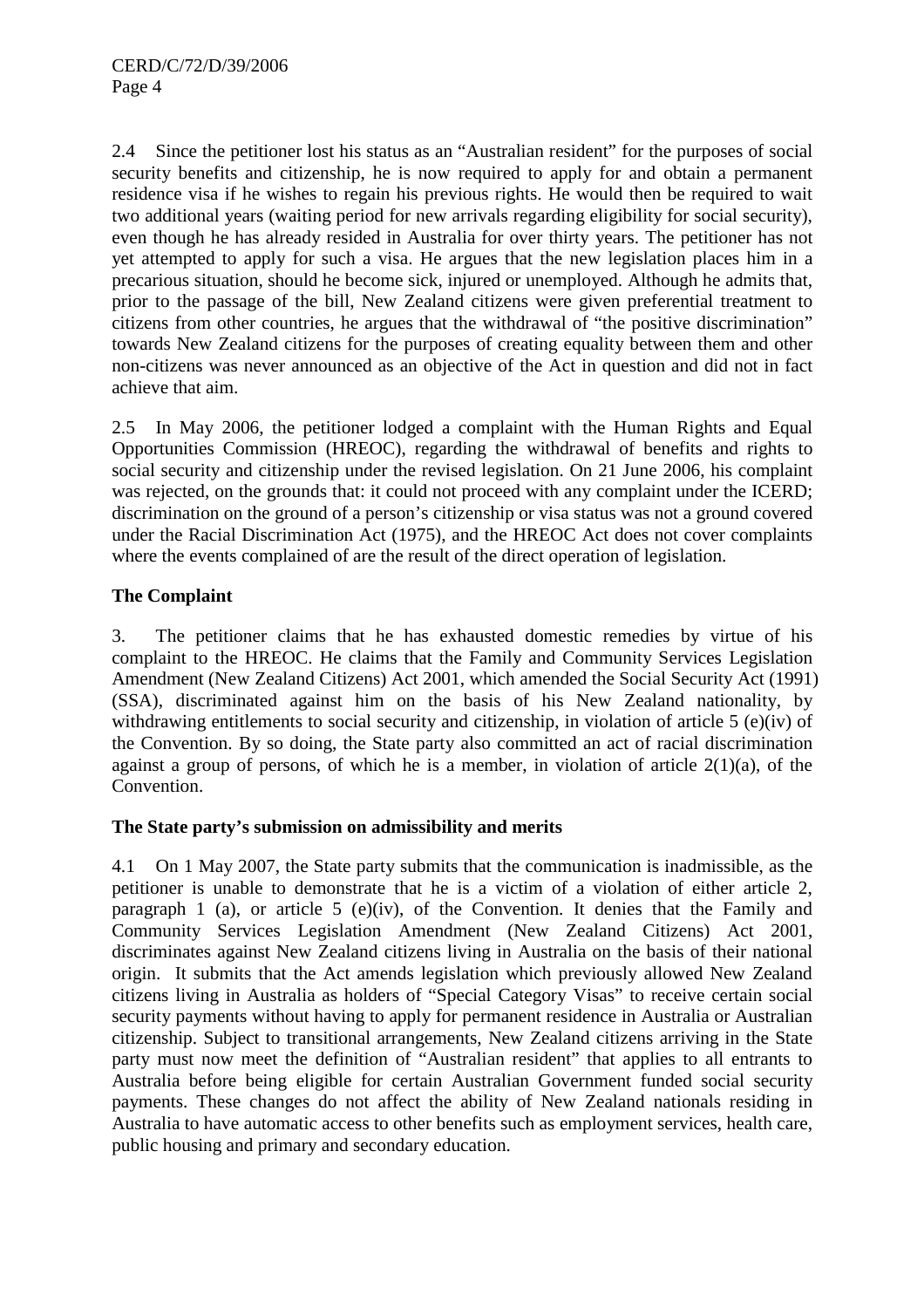4.2 According to the State party, under the terms of the new legislative amendments, no distinction is applied with respect to access to social security between New Zealand citizens and people of other nationalities who live in Australia. The limitation on the petitioner's ability to access certain social security benefits is not based on his national origin but on the fact that he is neither a permanent resident nor an Australian citizen. Previously New Zealand citizens received preferential treatment; the subsequent withdrawal of such advantages does not constitute discrimination, as it merely places New Zealand citizens on an equal footing with people of other nationalities who are neither permanent residents nor Australian citizens. It is open to the petitioner, as with all migrants to Australia, to apply for a permanent residence visa. Persons who have held a permanent residence visa for two years are eligible to receive certain social security payments, such as unemployment benefits.

4.3 The State party dismisses as misleading the allegation that New Zealand citizens who had been residing in the State party but were temporarily absent at the time the amendments came into force, i.e. 26 February 2001, "lost their rights", unlike New Zealand citizens who were present in the State party at that time and could avail themselves of the transitional arrangements in the legislative amendments. It submits that extensive transitional arrangements were put in place for New Zealand citizens temporarily absent from Australia on 26 February 2001. These arrangements provided a regime for many New Zealand citizens to continue to receive the benefits available under the pre-February 2001 arrangements. In particular, the changes did not apply to New Zealand citizens who were temporarily absent from the State party if they had been in Australia for a period, or periods, of 12 months in the previous 2 years immediately before 26 February 2001. For those New Zealand citizens who were intending to reside in Australia at the time of the changes, a 3-month period of grace applied from 26 February 2001 (i.e. 3 months to commence or recommence residing in Australia). A 6-month period of grace applied to those New Zealand citizens temporarily absent from Australia on 26 February 2001, and who were in receipt of social security payments. A 12-month period of grace applied to those New Zealand citizens, resident in Australia but temporarily absent, who were unable to return to Australia in the 3 month period and were not in receipt of a social security payment.

4.4 On the merits, the State party submits that the petitioner has failed to substantiate his claims of racial discrimination and that the communication is thus without merit. It notes that the legislative amendments do not affect the petitioner's access to employment services, health care, public housing and primary and secondary education or family tax benefits nor do they affect the petitioner's right to obtain gainful employment in Australia. New Zealand citizens are still permitted to travel, live and work indefinitely under the terms of the Trans-Tasman Travel Arrangement. In this respect, they continue to access a significant relative advantage over citizens of other countries under the Trans-Tasman Travel arrangements.

#### **Petitioner's comments on State party submission**

5.1 The petitioner notes that the State party does not contest the admissibility of the complaint as far as it concerns exhaustion of domestic remedies. He argues that although the State party admits that, as a New Zealand citizen he can remain "indefinitely" within the State party, he is not a "permanent resident" for the purposes of the amended legislation. In his view, any distinction based on whether a person holds a SCV (as in his case) or a permanent residence visa is a distinction based upon "legal formalism" – as it ignores the fact that both visas afford indefinite/permanent residence. He argues that rather than comparing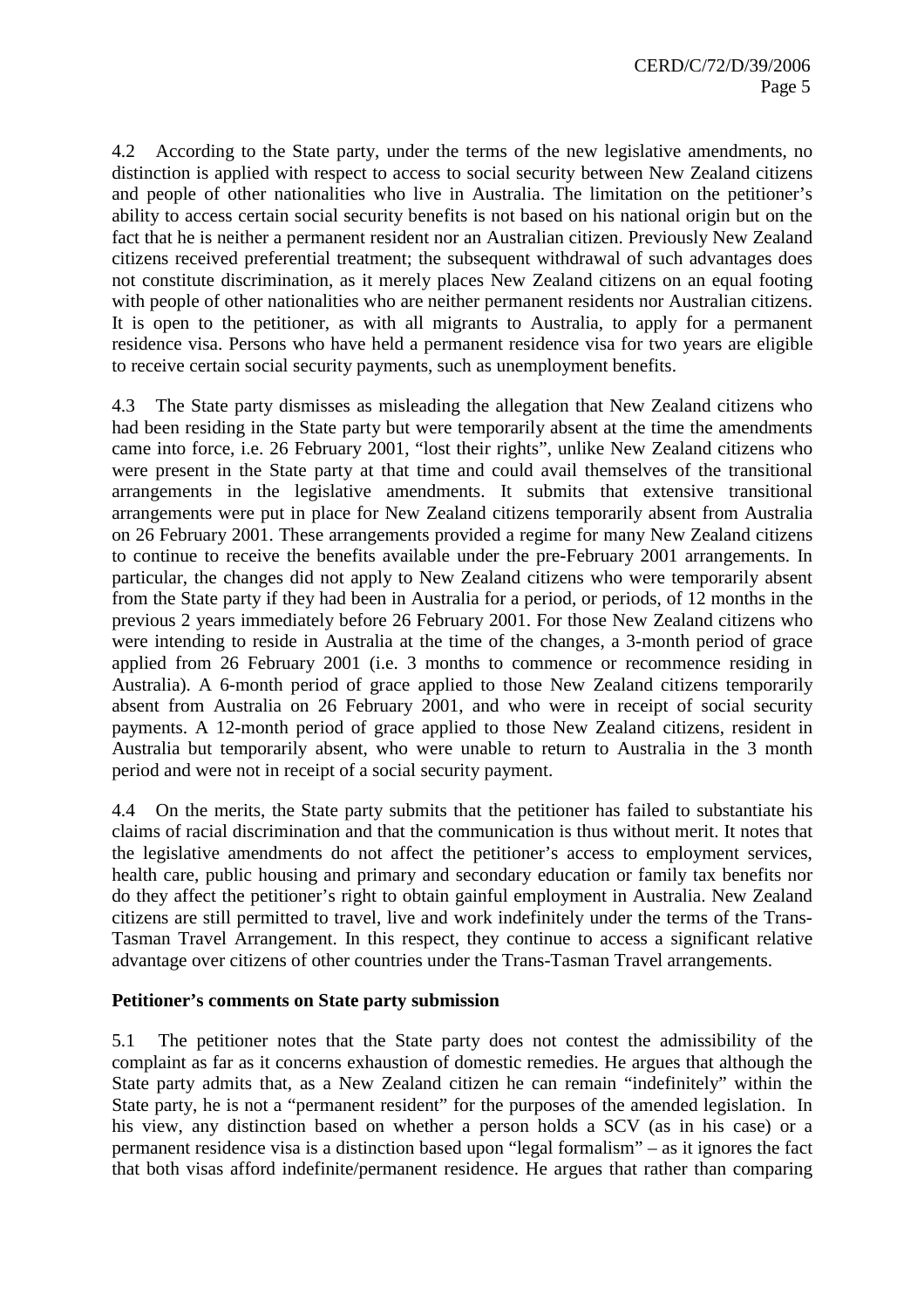his situation to that of a minority group of non-citizens (those who do not have permission to indefinitely reside in Australia and thus never had the same rights to social security as the petitioner), his situation should be compared to that of the majority who are also indefinitely residing in Australia, i.e. Australian citizens.

5.2 In the petitioner's view, the argument of "equality through deprivation" is illogical, as it can be used to claim that any group is "advantaged" over a more deprived group. He notes that the State party has used this argument on several recent occasions years to justify the progressive limitation of the right to social security for non-citizens, including, the extension of a two-year waiting period to New Zealand citizens before they became eligible to receive most social security benefits, to ensure that they too are now "equal" to permanent visa holders. As to the suggestion that he may apply for a "permanent visa", he argues that the possibility of changing his immigration status to one that is less discriminatory does not address the claim that he is discriminated against because of his current status as the holder of a Special Category Visa – particularly given that his current visa pertains directly to his nationality. In addition, there is no guarantee that he will be granted one<sup>2</sup>.

5.3 The petitioner affirms that New Zealand citizens retain other advantages under the terms of the Trans-Tasman Travel Arrangement, but, in his view, this does not absolve the State party from discriminating against New Zealand citizens under the new amended legislation. As to the arguments on the transitional arrangements, he submits that the fact that he was potentially eligible for a limited period to apply to regain his rights does not negate the fact that he lost them in the first place. In any event, he argues that the deadline to regain his rights was inadequate, as was the method of informing those who were absent from the State party at the date of the legislative amendments. He notes that the State party failed to offer any observations pertaining to the deprivation of his eligibility for Australian citizenship based upon his nationality.

#### **Issues and proceedings before the Committee**

6. 1 Before considering any claim contained in a communication, the Committee on the Elimination of all Forms of Racial Discrimination must decide, pursuant to article 14, paragraph 7(a), of the Convention, whether or not the current communication is admissible.

<sup>&</sup>lt;sup>2</sup> He refers to the Committee's concluding observations on Australia (Sixty-sixth session, 21) February-11 March 2005), in which it raised a concern with respect to the limited public services offered to refugees and stated that **"**differential treatment based on citizenship or immigration status would constitute discrimination if the criteria for such differentiation, judged in the light of the objectives and purposes of the Convention, are not applied pursuant to a legitimate aim, and are not proportional to the achievement of that aim. He also refers to General comment no.3 on article 9 of the Covenant on Economic, Social and Cultural Rights ('ICESCR'), which states that "……any deliberately retrogressive measures […] would require the most careful consideration and would need to be fully justified by reference to the totality of the rights provided for in the Covenant and in the context of the full use of the maximum available resources."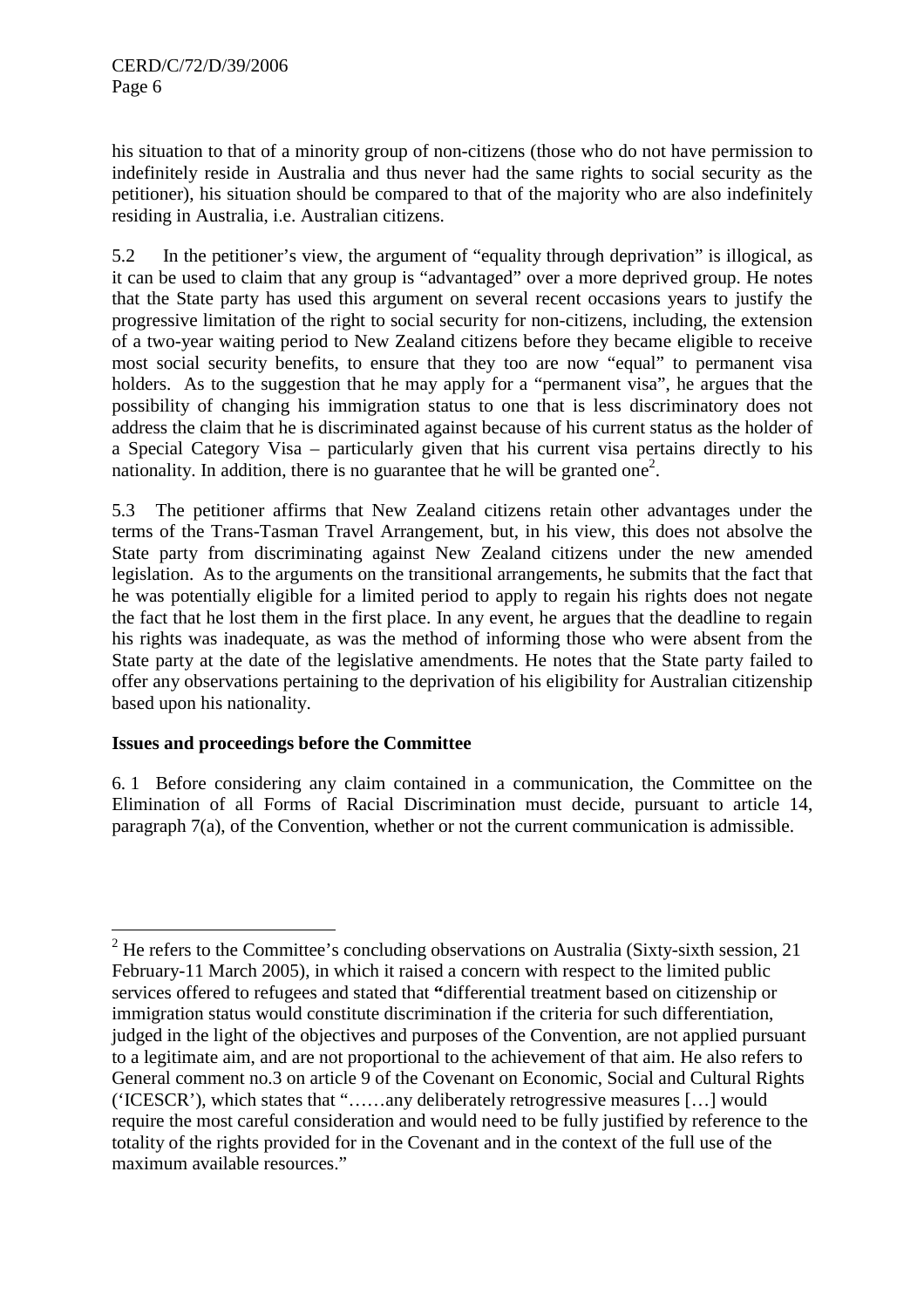6.2 The Committee notes that the State party has not disputed the petitioner's argument that he has exhausted domestic remedies and thus considers that he has done so, for purposes of admissibility.

6.3 The Committee notes the State party's argument that the petitioner has not demonstrated that he is a "victim" within the meaning of the Convention, as his lack of entitlement to social security benefits was not based on his national origin but rather on the fact that he is neither a permanent visa-holder nor an Australia citizen. The Committee notes, however, that the petitioner was affected by the amendments to the Act in question and thus could be considered a "victim" within the meaning of article 14, paragraph 1, of the Convention. The question of whether the petitioner was discriminated against on the basis of his national origin and the State party's arguments in that regard relate to the substance of the petition and, for this reason, should be considered on the merits. The Committee finds no other reason to consider the petition inadmissible and therefore moves to its consideration on the merits.

7. 1 The Committee notes that the State party contests the petitioner's claim that he is discriminated against on the basis of his national origin with respect to the distribution of social security benefits. It observes that prior to the entry into force of the Family and Community Services Legislation Amendment (New Zealand Citizens) Act of 2001, New Zealand citizens residing in Australia had the same rights to social security benefits as Australian citizens. These benefits were granted to New Zealand citizens on the basis of their nationality. Pursuant to the Act of 2001, these benefits were withdrawn from the petitioner and all other New Zealand citizens who were not entitled to, or in possession of, "protected" Special Category Visas or permanent resident visas. Thus, the distinction which had been made in favour of New Zealand citizens no longer applied. The provisions of the Act of 2001 did not result in the operation of a distinction, but rather in the removal of such a distinction, which had placed the petitioner and all New Zealand citizens in a more favourable position compared to other non-citizens.

7.2 The provisions of the 2001 Act put New Zealand citizens on a more equal footing with other non-citizens, and they can apply on the same terms for a permanent resident's visa or Australian citizenship, the receipt of either of which would bring them within the definition of "Australian resident" for the purposes of receiving the benefits in question. In this context, the Committee notes that the petitioner has neither argued nor demonstrated that the implementation of the Act of 2001 itself results in distinctions based on national origin. He has failed to show that his national origin would be an impediment to receiving a permanent resident's visa or Australian citizenship, that the majority of visa holders are non-citizens of national origins different to himself, or indeed that he has been refused such a visa on the grounds of his national origin. For these reasons, the Committee concludes that the Act in question does not make any distinctions based on national origin and thus finds no violation of either article 5 (e)(iv) or  $2(1)(a)$  of the Convention.

8. The Committee on the Elimination of Racial Discrimination, acting under article 14, paragraph 7 (a), of the International Convention on the Elimination of All Forms of Racial Discrimination, is of the opinion that the facts as submitted do not disclose a violation of any of the provisions of the Convention.